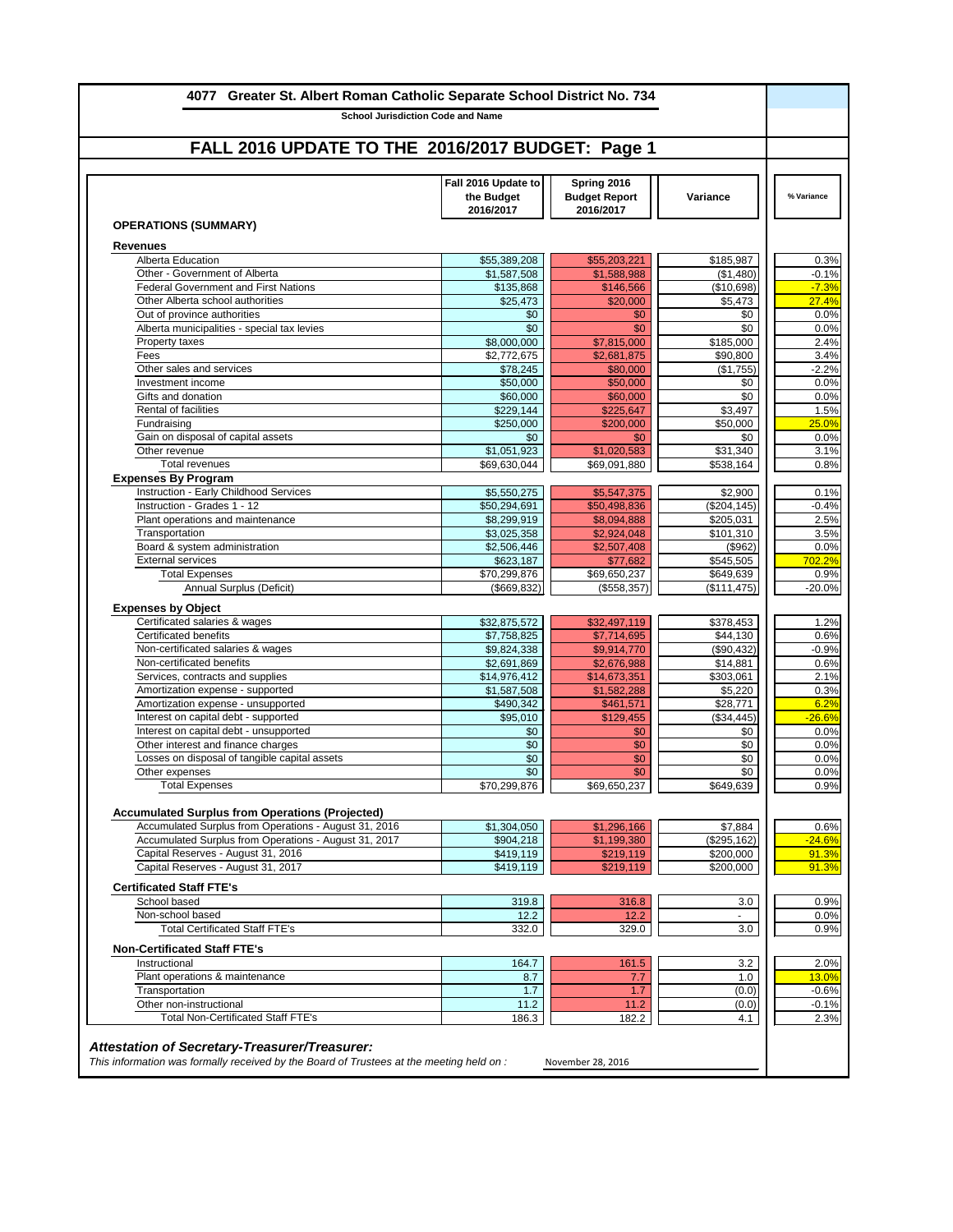| <b>School Jurisdiction Code and Name</b>                                                                       |                                                |                                                  |                       |                  |
|----------------------------------------------------------------------------------------------------------------|------------------------------------------------|--------------------------------------------------|-----------------------|------------------|
| FALL 2016 UPDATE TO THE 2016/2017 BUDGET: Page 2                                                               |                                                |                                                  |                       |                  |
|                                                                                                                | Fall 2016 Update to<br>the Budget<br>2016/2017 | Spring 2016<br><b>Budget Report</b><br>2016/2017 | Variance              | % Variance       |
| <b>FEE &amp; SALES TO PARENTS &amp; STUDENTS</b>                                                               |                                                |                                                  |                       |                  |
| <b>Fees</b>                                                                                                    |                                                |                                                  |                       |                  |
| Transportation                                                                                                 | \$640,000                                      | \$650,000                                        | (\$10,000)            |                  |
| <b>Basic instruction supplies</b>                                                                              | \$344,000                                      | \$560,000                                        | (\$216,000)           | $-38.6%$         |
| Fechnology user-fees                                                                                           | \$73,000                                       | \$0                                              | \$73,000              | 100.0%           |
| Alternative program fees<br>Fees for optional courses                                                          | \$463,900                                      | \$431,900<br>\$80,000                            | \$32,000<br>\$130,000 | 162.5%           |
| <b>Activity fees</b>                                                                                           | \$210,000<br>\$355,000                         | \$300,000                                        | \$55,000              |                  |
| ECS enhanced program fees                                                                                      | \$0                                            | \$0                                              | \$0                   |                  |
| Summer School (Camp HELA)                                                                                      | \$13,000                                       | \$20,000                                         | (\$7,000)             | $-35.0%$         |
| Fees for students from other boards                                                                            | \$0                                            | \$0                                              | \$0                   |                  |
| Fees for students from other boards                                                                            | \$0                                            | \$0                                              | \$0                   |                  |
| Other enhancement fees (describe here)                                                                         | \$0                                            | \$0                                              | \$0                   |                  |
| Other enhancement fees (describe here)                                                                         | \$0                                            | \$0                                              | \$0                   |                  |
| Extra-curricular fees                                                                                          | \$170,000                                      | \$170,000                                        | \$0                   |                  |
| Non-curricular travel                                                                                          | \$0                                            | \$0                                              | $\sqrt{$0}$           |                  |
| Lunch supervision fees                                                                                         | \$50,000                                       | \$50,000                                         | \$0                   |                  |
| Non-curricular supplies and materials                                                                          | \$120,000                                      | \$120,000                                        | \$0                   |                  |
| Other non-curricular fees (describe here)                                                                      | \$0                                            | \$0                                              | \$0                   |                  |
| All Day Every Day Kindergarten Fees                                                                            | \$266,500                                      | \$260,000                                        | \$6,500               |                  |
| <b>Progressive Kindergarten Fees</b>                                                                           | \$67,275                                       | \$39,975                                         | \$27,300              |                  |
| Other non-curricular fees (describe here)                                                                      | \$0                                            | \$0                                              | \$0                   |                  |
| Other non-curricular fees (describe here)                                                                      | \$0                                            | \$0                                              | \$0                   |                  |
| <b>Total fees</b>                                                                                              | \$2,772,675                                    | \$2,681,875                                      | \$90,800              |                  |
| <b>Other Sales to Parents &amp; Students</b>                                                                   |                                                |                                                  |                       |                  |
| Cafeteria sales, hot lunch, milk programs                                                                      | \$192,000                                      | \$200,000                                        | (\$8,000)             |                  |
| Special events                                                                                                 | \$180,000                                      | \$100,000                                        | \$80,000              |                  |
| Sales or rentals of other supplies / services                                                                  | \$340,000                                      | \$350,000                                        | (\$10,000)            |                  |
| Out of district student revenue                                                                                | \$0                                            | \$0                                              | \$0                   |                  |
| International and out of province student revenue                                                              | \$10,750                                       | \$0                                              | \$10,750              | 100.0%           |
| Adult education revenue                                                                                        | \$0                                            | \$0                                              | \$0                   |                  |
| Preschool                                                                                                      | \$59,000                                       | \$0                                              | \$59,000              | 100.0%           |
| Child care & before and after school care                                                                      | \$0                                            | \$0                                              | \$0                   |                  |
| Lost item replacement fees                                                                                     | \$0                                            | $\overline{60}$                                  | \$0                   |                  |
| Student travel (international, recognition trips, non-curricular)<br>Clubs & Teams: Fees, Tournaments, Wrapups | \$50,000<br>\$200,000                          | \$0<br>\$0                                       | \$50,000<br>\$200,000 | 100.0%<br>100.0% |
| Other sales (describe here)                                                                                    | \$0                                            | \$0                                              | \$0                   |                  |
| Other sales (describe here)                                                                                    | \$0                                            | \$0                                              | \$0                   |                  |
| Other sales (describe here)                                                                                    | \$0                                            | \$0                                              | \$0                   |                  |
| Total other sales                                                                                              | \$1,031,750                                    | \$650,000                                        | \$381,750             |                  |
|                                                                                                                |                                                |                                                  |                       |                  |
| <b>Grades 1 - 12</b>                                                                                           |                                                |                                                  |                       |                  |
| Eligible funded students - Grades 1 to 9                                                                       | 4,082.0                                        | 4,193.0                                          | (111.0)               |                  |
| Eligible funded students - Grades 10 to 12                                                                     | 1,369.0                                        | 1,381.7                                          | (12.7)                |                  |
| Other students                                                                                                 | 37.0                                           | 40.0                                             | (3.0)                 |                  |
| Home ed and blended program students                                                                           |                                                |                                                  |                       |                  |
| Total Enrolled Students, Grades 1-12                                                                           | 5,488.0                                        | 5,614.7                                          | (126.7)               |                  |
| <b>Early Childhood Services (ECS)</b>                                                                          |                                                |                                                  |                       |                  |
| Eligble funded children - ECS                                                                                  | 533.0                                          | 533.0                                            | $\blacksquare$        |                  |
| Other children                                                                                                 | 56.0                                           | 44.0                                             | 12.0                  |                  |
| Program hours                                                                                                  | 566.5                                          | 557.3                                            | 9.2                   |                  |
| <b>ECS FTE's Enrolled</b>                                                                                      | 351.2                                          | 338.5                                            | 12.7                  |                  |
|                                                                                                                |                                                |                                                  |                       |                  |